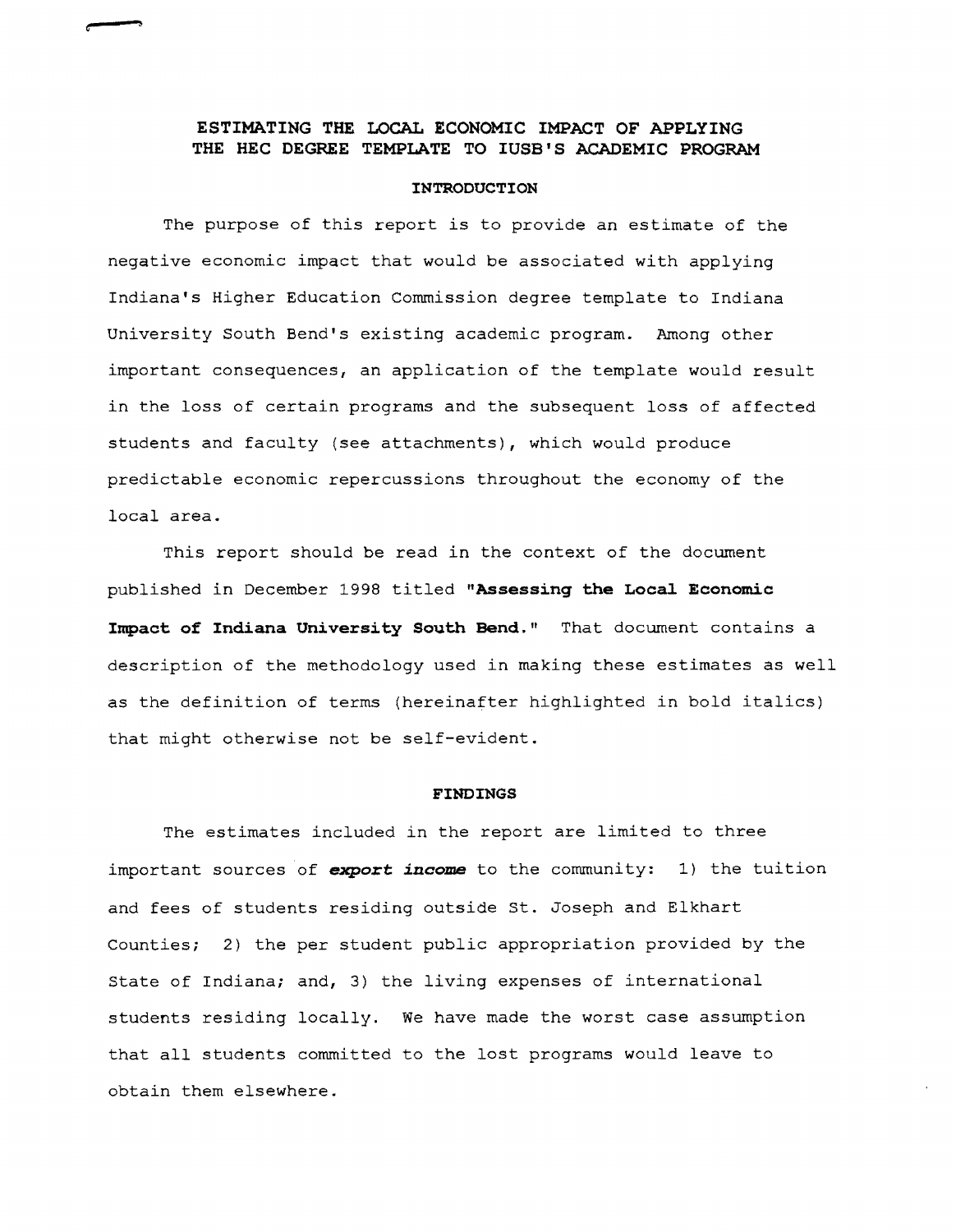Given that assumption, affected full-time equivalent (FTE) student counts are as follows: 618 current undergraduate and 25 graduate majors (including 33 undergraduate and 9 graduate international students); and, 77 freshmen who have declared intentions to major in affected programs. These numbers translate into an annual loss of export *income*, before considering multiplier *effects* as follows:

| Tuition and fees      | \$1,219,603 |
|-----------------------|-------------|
| State appropriation   | 2,240,700   |
| International student |             |
| living expenses       | 251,832     |
| Total                 | \$3,712,135 |

After appying an *income multiplier* of 1.29, the \$3,712,135 of export *income* lost to the community would expand to \$4,788,654. Further, this loss of income would reduce employment in the broader economy by 154 jobs, 41 of which would be the result of a 1.36  $emplogment$ *mu2tip2ier* **effect.** 

#### **CONCLUSION**

These losses would not be inconsequential to the local economy. For example, three-and-a-third average sized manufacturing firms in St. Joseph County employ a comparable number of workers that we have estimated would be lost. On the other hand, it *is* important to note that this report considers only a limited view of the economic impact associated with applying the HEC degree template. The following *is* <sup>a</sup> partial listing of additional impacts that would stand to be curtailed by such a policy:

\* the augmentation of students' productivity in the area labor force;

I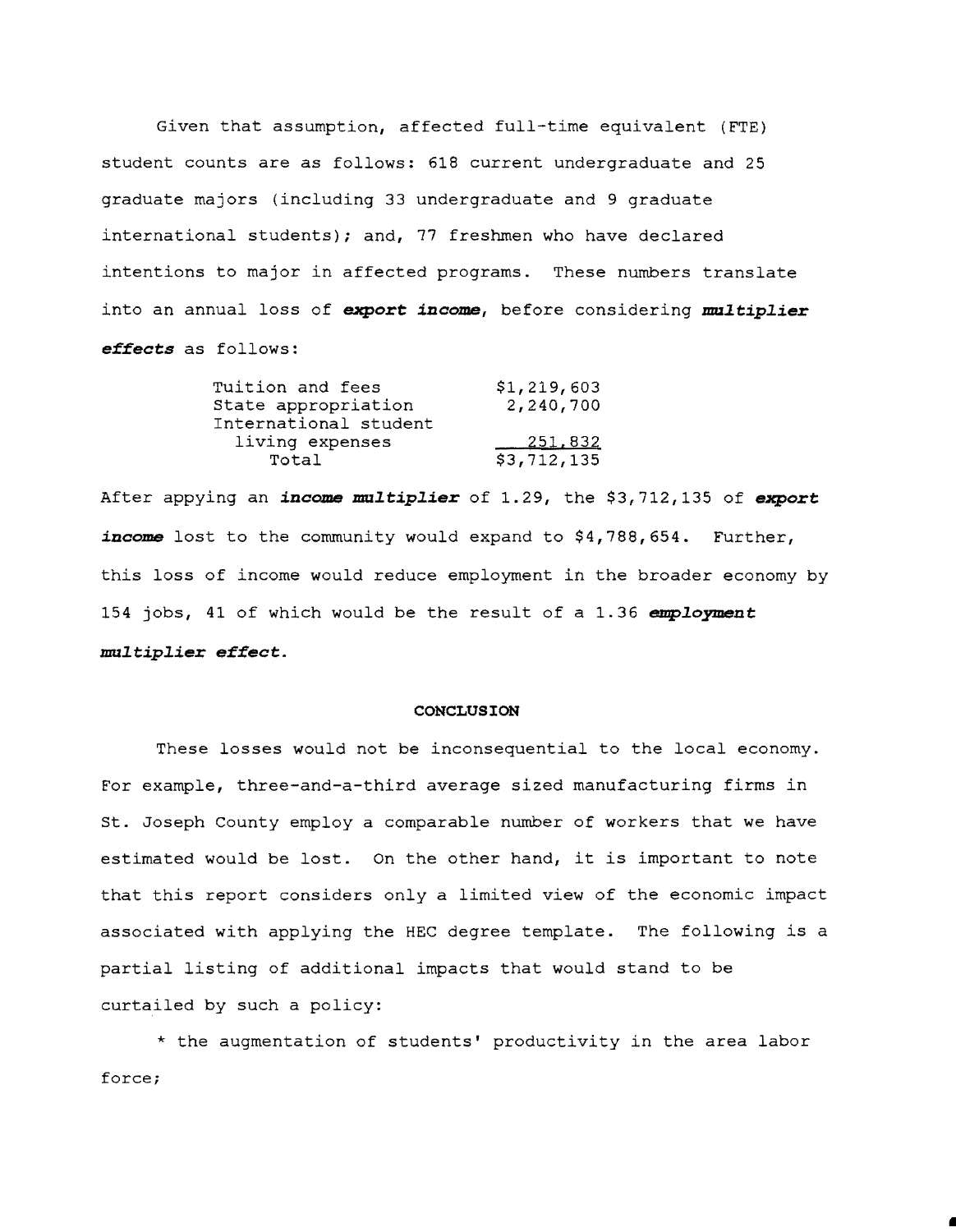\* community service of University employees and students through volunteerism, serving on boards, etc.

\* the education of literally thousands of individuals who because of their circumstances could not have received a college education;

\* faculty and staff consulting activities;

\* expansion of area banks' credit bases;

\* visitor spending of faculty candidates, book salespersons, recruiters, conference attendees, etc.

\* the impact of state and federal tax payments;

\* the value of lUSB generated studies, publications, research, economic briefings, etc.; and,

\* voluntary charity on the part of employees and students such as United Way, the Center for the Homeless, walks/runs for charitable causes, etc.

A university is an institution of learning at the highest level. The diminishment of a university's programs is a weighty matter carrying numerous educational, social, and economic implications all affecting the well-being of the community, especially when the vast majority of its students are also residents of the area.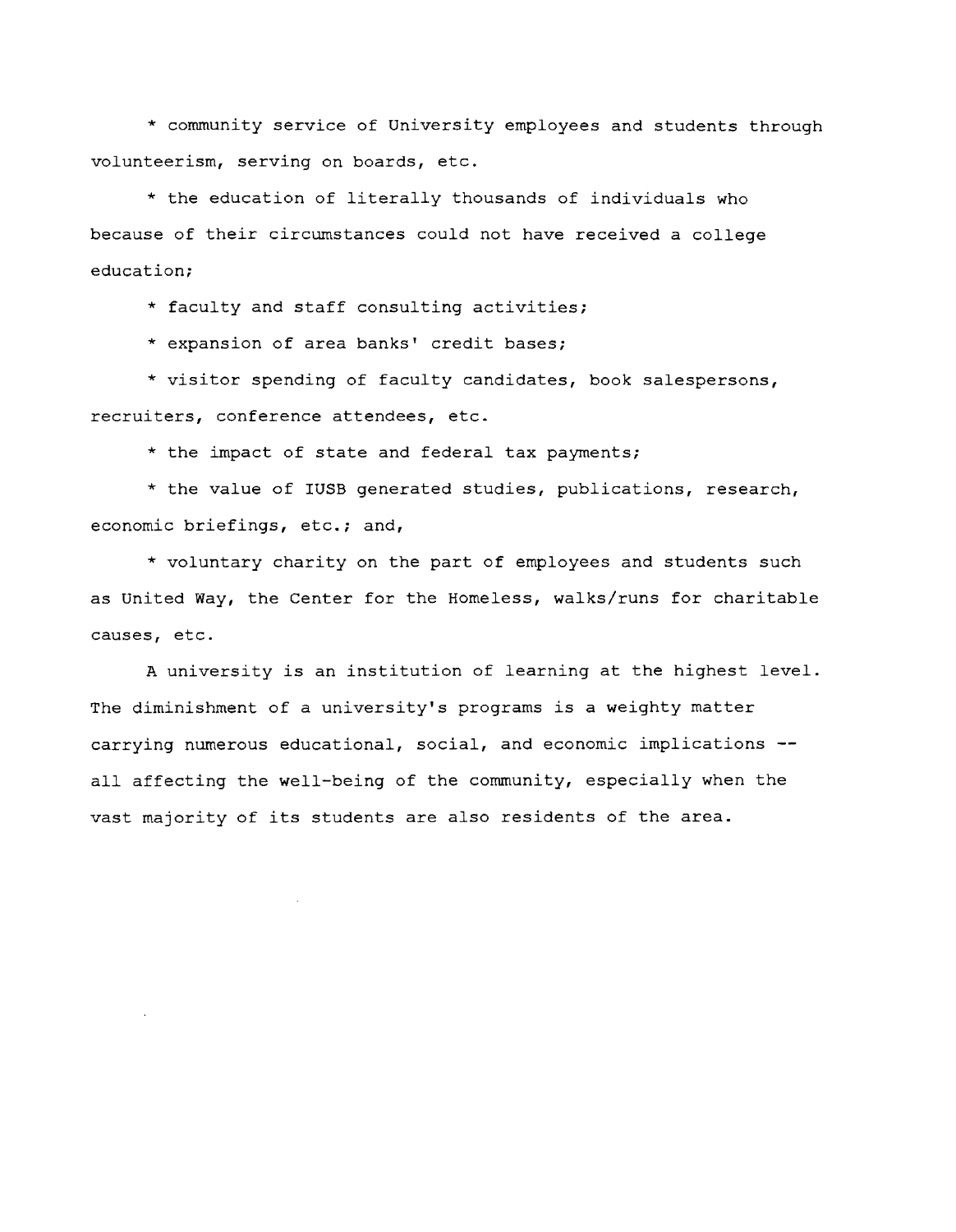# Office of International Student Services International Student Enrollment in Selected Majors January 12, 1999

| Degree           | <b>Degree Title</b>           | <b>Current Students Alumni</b> |                           |
|------------------|-------------------------------|--------------------------------|---------------------------|
|                  |                               |                                |                           |
| B.A.             | <b>Fine Arts</b>              | 7                              | 3                         |
| B.F.A.           | Arts                          |                                | $\overline{\mathbf{1}}$   |
| B.A.             | <b>Mass Communications</b>    | 7                              | $\overline{5}$            |
| B.M.             | <b>Music</b>                  | $\overline{2}$                 | $\overline{5}$            |
| <b>B.M.E.</b>    | <b>Music Education</b>        | $\overline{\mathbf{1}}$        |                           |
| B.A.             | <b>Theatre</b>                | $\overline{\mathbf{3}}$        | $\overline{2}$            |
| B.F.A.           | <b>Theatre</b>                |                                |                           |
| B.S. Edu         | Certification in:             |                                |                           |
|                  | Earth-Space Science           |                                |                           |
|                  | Foreign Language              | $\overline{2}$                 |                           |
|                  | <b>Physics</b>                |                                |                           |
|                  | <b>Physical Science</b>       |                                |                           |
|                  | <b>Social Studies</b>         |                                |                           |
| B.S. Edu         | <b>Special Education</b>      | 1                              |                           |
| B.G.S.           | <b>General Studies</b>        | $\overline{\overline{3}}$      | 7                         |
| B.S. Edu         | <b>Labor Studies</b>          |                                |                           |
| <b>B.S./B.A.</b> | Economics                     | $\overline{2}$                 | 1                         |
| B.A.             | French                        |                                | ī                         |
| B.A.             | German                        |                                |                           |
| B.A.             | <b>History</b>                |                                | $\overline{\mathbf{3}}$   |
| B.S.             | <b>Applied Math</b>           | $\overline{2}$                 | $\overline{\mathbf{1}}$   |
| B.A.             | Philosophy                    |                                |                           |
| B.A.             | Physics                       |                                |                           |
| B.A.             | <b>Political Science</b>      | $\overline{\mathbf{1}}$        |                           |
| BA.              | Sociology                     | $\overline{1}$                 | $\frac{2}{3}$             |
| B.A.             | Spanish                       |                                |                           |
| <b>B.S.C.J.</b>  | <b>Criminal Justice</b>       | 1                              | $\overline{\overline{3}}$ |
| B.S.             | Health Services man.          |                                |                           |
| M.L.S.           | <b>Liberal Studies</b>        | $\overline{c}$                 | $\frac{2}{10}$            |
| M.M.             | <b>Music</b>                  | $\overline{\mathbf{s}}$        |                           |
| M.S.             | <b>Music Education</b>        |                                |                           |
| M.S.             | <b>Applied Psychology</b>     | 1                              |                           |
| M.S. Ed          | <b>Special Education</b>      | 1                              | 1                         |
|                  | Grad. Cert. Health Management |                                |                           |
|                  | Grad. Cert. Public Management |                                |                           |
|                  | Grad. Cert. Urban Affairs     |                                |                           |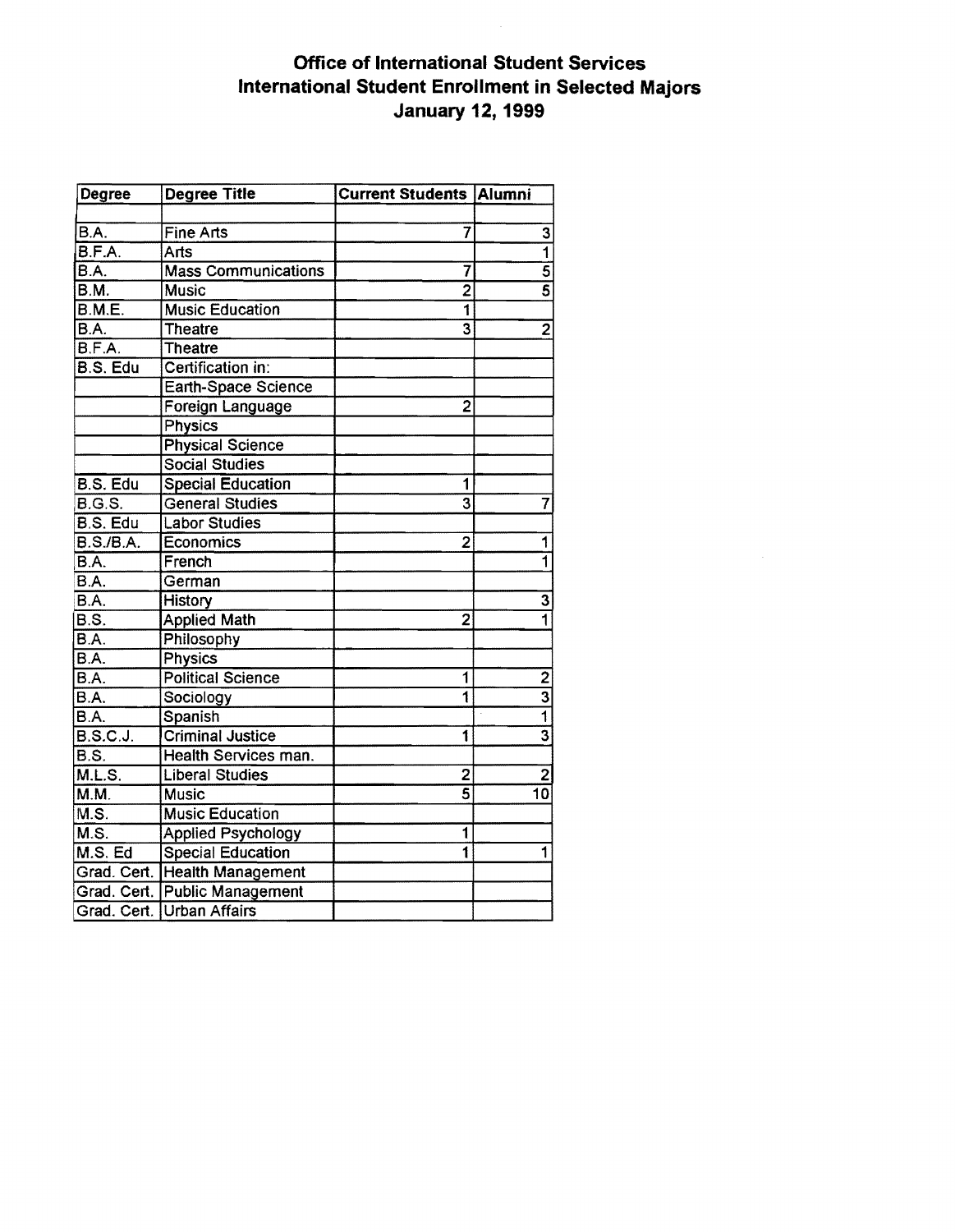## Office of Academic Affairs Student Enrollment and Selective Majors January 1999

| <b>Degree</b>                     | <b>Degree Title</b>           | <b>Total Graduates</b> | <b>Fall 1998</b> | <b>Fall 1998</b> |
|-----------------------------------|-------------------------------|------------------------|------------------|------------------|
|                                   |                               | Through 12/98          | <b>Majors</b>    | <b>FD Majors</b> |
|                                   |                               |                        |                  |                  |
| B.A.                              | <b>Fine Arts</b>              | 201.00                 | 76.00            | 7.00             |
| B.F.A.                            | Arts                          | 12.00                  | 26.00            | 0.00             |
| BA.                               | <b>Mass Communications</b>    | 59.00                  | 89.00            | 0.00             |
| $\overline{BM}$                   | <b>Music</b>                  | 67.00                  | 17.00            | 0.00             |
| B.M.E.                            | <b>Music Education</b>        | 68.00                  | 20.00            | 0.00             |
| $\overline{BA}$                   | Theatre                       | 36.00                  | 27.00            | 1.00             |
| B.F.A.                            | <b>Theatre</b>                | 0.00                   | 0.00             | 0.00             |
| B.S. Edu                          | Certification in:             |                        |                  | 29.00            |
|                                   | Earth-Space Science           |                        | 0.00             |                  |
|                                   | Foreign Language              |                        | 12.00            |                  |
|                                   | <b>Physics</b>                | 1.00                   | 3.00             |                  |
|                                   | <b>Physical Science</b>       |                        | 11.00            |                  |
|                                   | <b>Social Studies</b>         | 101.00                 | 36.00            |                  |
| B.S. Edu                          | <b>Special Education</b>      | 299.00                 | 224.00           | 16.00            |
| B.G.S.                            | <b>General Studies</b>        | 1175.00                | 218.00           | 0.00             |
| $\overline{B.S.}$                 | <b>Labor Studies</b>          |                        | 6.00             | 0.00             |
| <b>B.S./B.A.</b>                  | Economics                     | 127.00                 | 8.00             | 4.00             |
| B.A.                              | French                        | 19,00                  | 0.00             | 1.00             |
| B.A.                              | German                        | 19.00                  | 0.00             | 1.00             |
| $\overline{BA}$                   | History                       | 207.00                 | 22.00            | 9.00             |
| $\overline{B.S.}$                 | <b>Applied Math</b>           | 16.00                  | 4.00             | 4.00             |
| B.A.                              | Philosophy                    | 46.00                  | 6.00             | 4.00             |
| $\overline{BA}$                   | Physics                       | 40.00                  | 7.00             | 6.00             |
| B.A.                              | <b>Political Science</b>      | 223.00                 | 18.00            | 12.00            |
| B.A.                              | Sociology                     | 338.00                 | 45.00            | 19.00            |
| B.A.                              | Spanish                       | 26.00                  | 5.00             | 8.00             |
| <b>B.S.C.J.</b>                   | <b>Criminal Justice</b>       | 201.00                 | 90.00            | 1.00             |
| $\overline{BS}$                   | <b>Health Services Man.</b>   | 2.00                   | 4.00             | 0.00             |
| M.L.S.                            | <b>Liberal Studies</b>        | 29.00                  | 36.00            | 0.00             |
| M.M.                              | <b>Music</b>                  | 34.00                  | 10.00            | 0.00             |
| $\overline{\mathsf{M}}\mathsf{S}$ | <b>Music Education</b>        |                        |                  | 0.00             |
| M.A.                              | <b>Applied Psychology</b>     | 0.00                   | 16.00            | 0.00             |
| M.S. Ed                           | <b>Special Education</b>      | 943.00                 |                  | 0.00             |
|                                   | Grad. Cert. Health Management | 7.00                   | 0.00             | 0.00             |
| Grad. Cert.                       | <b>Public Management</b>      | 131.00                 | 0.00             | 0.00             |
|                                   | Grad. Cert. Urban Affairs     |                        | 0.00             | 0.00             |

 $\sim$